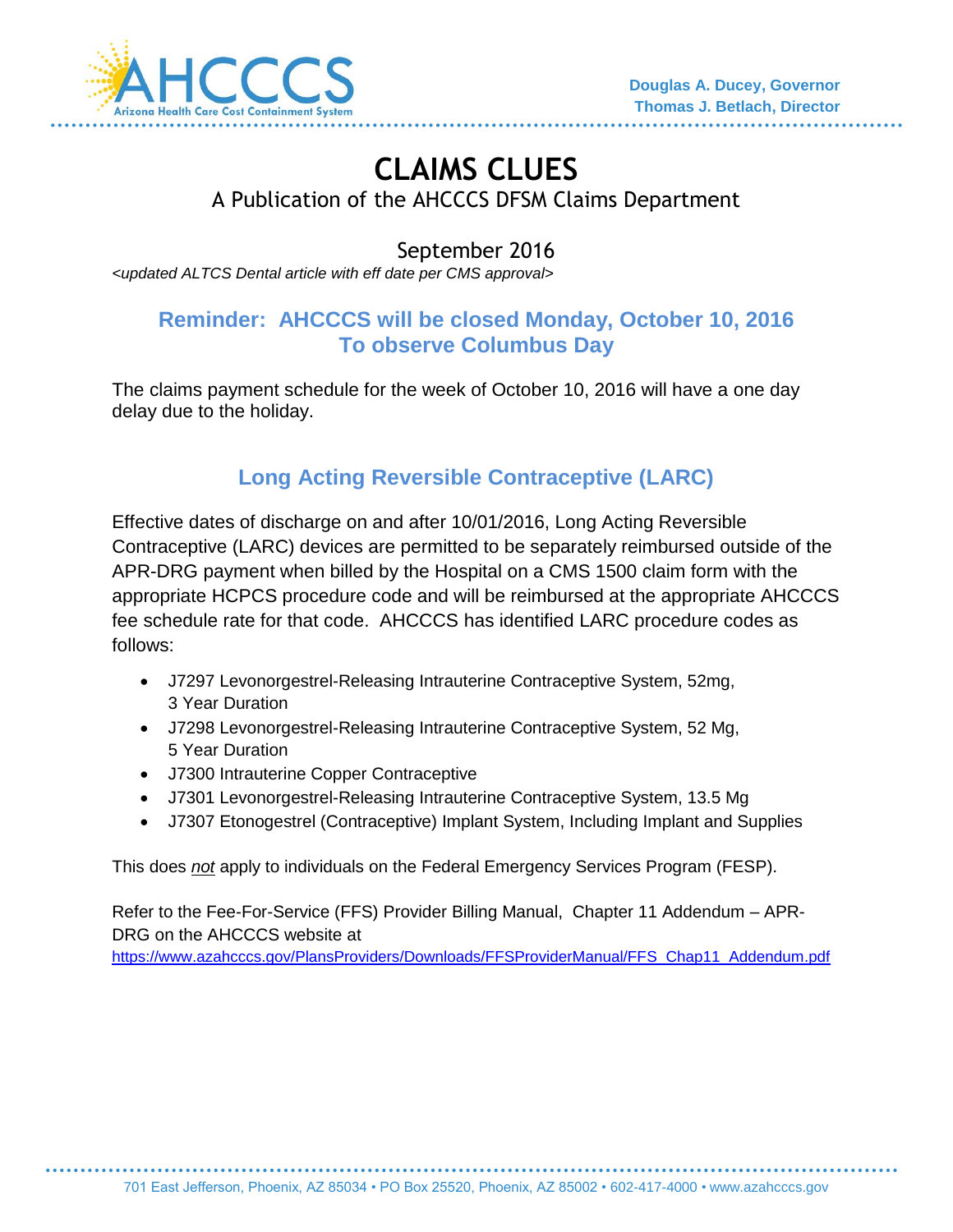#### **Reinstatement: Coverage of Podiatry Services Performed by a Licensed Podiatrist**

Effective service dates on and after October 1, 2016 AHCCCS covers medically necessary podiatry services for adults age 21 and older, when provided by a licensed podiatrist and ordered by a recipient's primary care provider, attending physician or primary care practitioner.

Billing requirements will be included in the FFS and the IHS/Tribal Provider Billing Manual chapter updates in October.

### **ALTCS Dental Benefit**

Restoration of the ALTCS dental benefit was approved (HB 2704) in the 2016 Legislative Session. AHCCCS has received CMS approval. The effective date for ALTCS Dental coverage is date of service 10/01/2016.

Highlights of the proposed ALTCS Dental Benefit are:

- For ALTCS members age 21 years and older and at risk for institutional level of care
- Benefit limit up to \$1,000.00 per contract year
- Contract year is defined as 10/1 through 9/30
- Benefit coverage is member-specific and remains with the member if transferring between MCO's or between FFS and managed care
- Unused benefits will not roll over into the next contract year
- Reimbursement is subject to the Dental FFS Rates and Codes

The AHCCCS Medical Policy Manual (AMPM), the FFS and the IHS/Tribal Provider Billing Manuals will be updated to reflect the coverage restoration.

Refer to the AHCCCS website at:

<https://www.azahcccs.gov/shared/Downloads/ALTCSDentalFactSheet.pdf>

### **Referrals for NEMT Trips Beyond "nearest facility"**

#### **NEMT Coverage Policy and Medical Necessity Documentation Information for Facilities/Providers Referring American Indian Health Plan (AIHP) (Health Plan ID number 999998) FFS Members beyond the nearest facility for AHCCCS Covered Services**

AHCCCS policy limits NEMT transportation to the cost of transporting the member to the nearest appropriate IHS/Tribal 638 medical facility or nearest appropriate AHCCCS registered provider capable of meeting the member's medical needs (FFS Provider Manual Chapter 14; IHS/Tribal Provider Billing Manual Chapter 11; AMPM Chapter 800 Policy 820 W).

Transportation service must only be provided to transport the member to and from the required covered medical service (AMPM Chapter 300 policy 310 BB; Chapter 800 Policy 820 W).

When NEMT prior authorization is requested beyond what appears to be the nearest appropriate facility or provider, the PA Unit may request medical necessity justification from the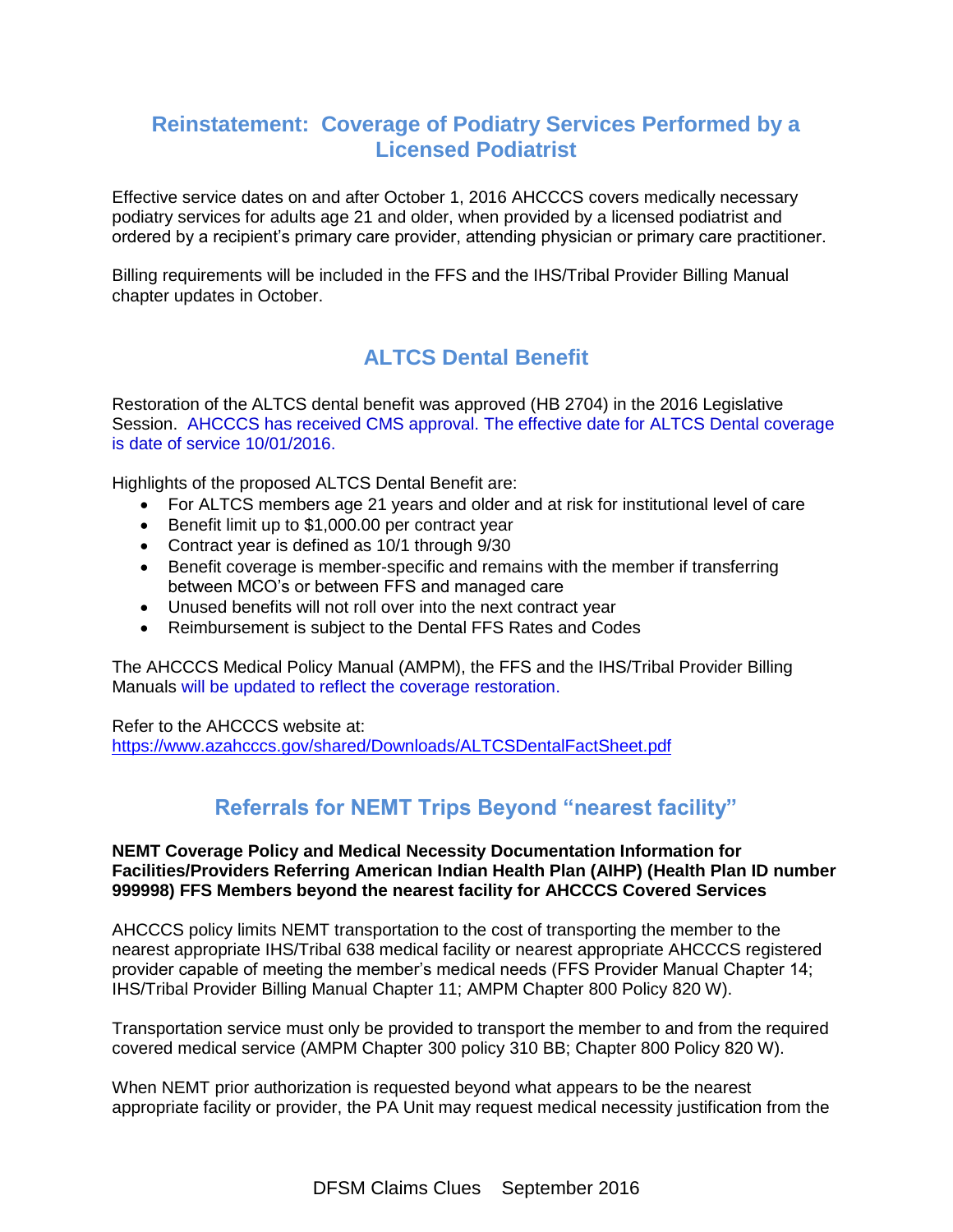referring facility/provider to ensure that AHCCCS NEMT coverage policy is being followed appropriately (AMPM Chapter 800 Policy 820 W).

The referring facility or provider should submit the medical necessity documentation via fax directly to Division of Fee for Service Management (DFSM), not to the transportation provider. If the medical necessity documentation is not received, AHCCCS may not have the information necessary to approve the authorization request, e.g., such as in cases where the service is not available at the referring facility and/or the wait list at the nearest facility is too long to meet the member's medical needs.

Medical necessity documentation must be submitted to DFSM using a Prior Authorization Medical Documentation Form as a cover sheet, which can be found on our website under [https://www.azahcccs.gov/PlansProviders/RatesAndBilling/FFS/priorauthorizationforms.html.](https://www.azahcccs.gov/PlansProviders/RatesAndBilling/FFS/priorauthorizationforms.html) The form with the attached medical necessity documentation should be faxed to the Transportation fax number, 602-254-2431.

#### **Dental Review Process for Deep Sedation/General Anesthesia**

AHCCCS Fee-For-Service (FFS) transitioned from prospective review to retrospective review of dental services performed under deep sedation/general anesthesia **beginning August 1st 2016.** This process change was implemented to improve the timeliness of service delivery to AHCCCS Fee-For-Service (FFS) plan members, and help reduce the administrative burden associated with an increased volume of service requests.

Dental providers performing services under deep sedation/general anesthesia submit their claims electronically to the FFS Claims area with the following documentation:

- Dentist's Substantiation of Necessity of Services Through Depiction of Dental **Condition**
- Dentist's Treatment Plan and Schedule
- Radiographic Images Fully Depicting Existing Teeth and Associated Structures by Standard Illumination When Appropriate.

\**Please note that Fee-For-Service claims found to have been reimbursed incorrectly are subject to recoupment.* 

Continue to submit dental prior authorization requests using the completed FFS Authorization Request form as the coversheet to your documents for the following dental services *at least 7 days in advance of the date of service:*

- Removable Dental Prosthetics (including complete and removable partial dentures)
- Cast Crowns
- Orthodontia Services
- Pre Transplant Dental Services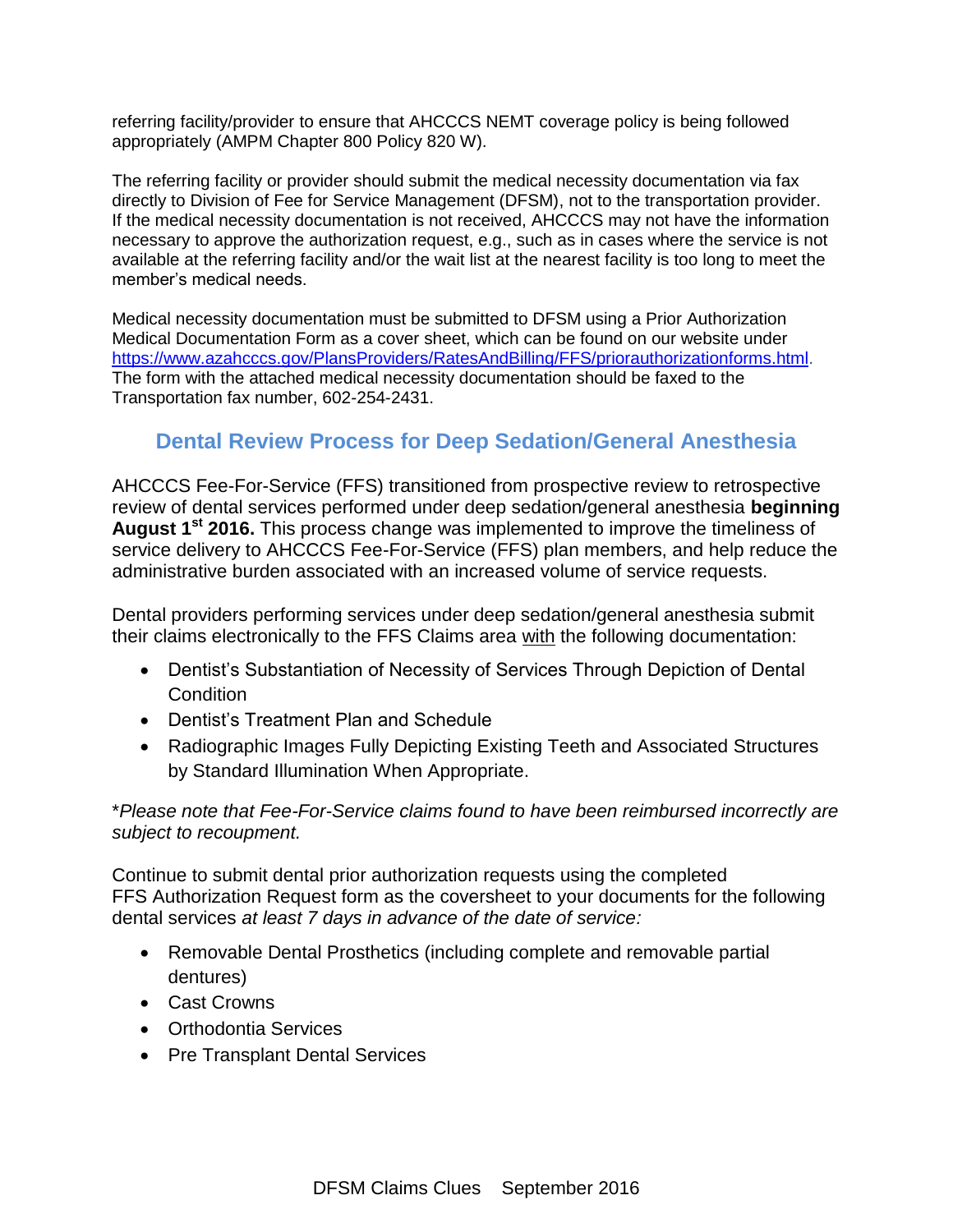Services requiring Prior Authorization should be mailed to the AHCCCS FFS Prior Authorization area with the following documentation:

- Completed Fee-For-Service Authorization Request form
- Dentist's Substantiation of Necessity of Services Through Depiction of Dental **Condition**
- Dentist's Treatment Plan and Schedule
- Radiographic Images Fully Depicting Existing Teeth and Associated Structures by Standard Illumination When Appropriate. If radiographs are unavailable please document why.

Dental authorization requests should be mailed to:

AHCCCS DFSM – Prior Authorization: Dental Mail Drop # 8900 701 E. Jefferson Street Phoenix, AZ 85034

Fee-For-Service Authorization Request Forms Can be Found at: <https://www.azahcccs.gov/PlansProviders/RatesAndBilling/FFS/priorauthorizationforms.html>

Please direct Prior Authorization or Claims/Billing inquiries to: Fee-For-Service Prior Authorization Line: 602-417-4400 Fee-For-Service Claims Customer Service: 602-417-7670

### **Prior Authorization Request Timeframes**

AHCCCS endeavors to review all authorization requests as expeditiously as possible, but may take up to 14 calendar days to make a determination on an authorization request per A.A.C R9-34-306.

For requests that meet the criteria for an expedited decision per A.A.C R9-34-306, the decision will be issued not later than 3 working days after receipt of the request. AHCCCS will review requests for expedited decisions in order to determine whether following the 14 calendar day review timeframe could seriously jeopardize the member's life or health, or ability to attain, maintain, or regain maximum function. Expedited requests that do not meet the criteria for an expedited decision will be processed in accordance with the 14 calendar day time frame.

When an extension is requested by the member, or if AHCCCS requires additional information to make a determination, AHCCCS may extend the timeframes for both expedited and non-expedited requests up to an additional 14 calendar days.

For authorization requests in which service delivery has already occurred, the above timeframes are not applicable.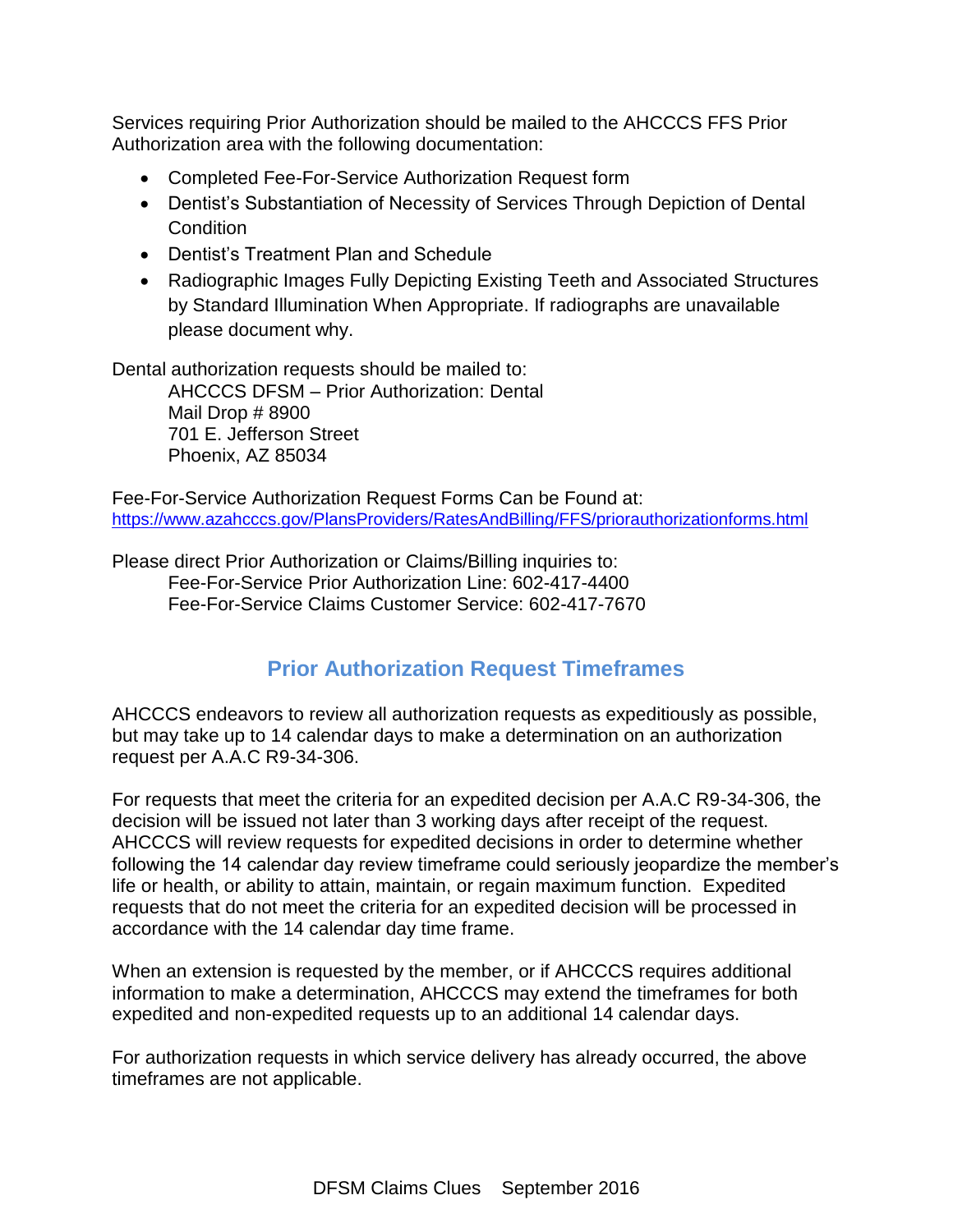To submit a request for an expedited decision, use AHCCCS Online to enter a pended authorization request and fax the FFS PA request or medical documentation form with the pended PA number and supporting clinical documentation to the appropriate AHCCCS fax line. Call the FFS PA line at 602-417-4400 to notify PA staff of the pended authorization and faxed clinical documentation.

#### **Provider Registration Required for Licensed Board Certified Behavior Analysts (BCBA)**

AHCCCS is accepting applications from licensed Board Certified Behavior Analysts. This new AHCCCS provider type will be effective October 1, 2016 and will be designated as "BC" in the AHCCCS Provider Registration system.

*Provider Registration and Other Requirements* 

*1. BCBAs currently providing services through AHCCCS-registered providers*

Licensed and credentialed BCBAs who are currently working under an AHCCCSregistered provider through a contract with an AHCCCS Managed Care Organization (MCO) need to submit a provider registration packet no later than *August 15, 2016* to AHCCCS Provider Registration. The Provider Registration application can be found at:

[www.azahcccs.gov/PlansProviders/CurrentProviders/packet.html.](http://www.azahcccs.gov/PlansProviders/CurrentProviders/packet.html)

Providers will not be able to submit claims beginning with date of service October 1, 2016 for BCBA services unless there is an active AHCCCS-registered BCBA provider submitted as the rendering/service provider.

Licensed BCBAs who are currently working under an AHCCCS-registered provider and providing services through AHCCCS Fee for Service need to submit a provider registration packet no later than August 15, 2016 to AHCCCS Provider Registration. Providers will not be able to submit claims beginning with date of service October 1, 2016 for BCBA services unless there is an active AHCCCSregistered BCBA provider submitted as the rendering/service provider.

*2. BCBAs not currently employed by an AHCCCS-registered provider who wish to practice independently starting on October 1, 2016*

Licensed BCBAs who wish to practice independently starting on October 1, 2016 need to submit a provider registration packet no later than *August 15, 2016* to AHCCCS Provider Registration. The Provider Registration application can be found at [www.azahcccs.gov/PlansProviders/CurrentProviders/packet.html.](http://www.azahcccs.gov/PlansProviders/CurrentProviders/packet.html) In order to submit claims for AHCCCS Fee for Service programs, an active unrestricted license in the state of Arizona and an active AHCCCS provider registration number is required. In order to submit claims for AHCCCS managed